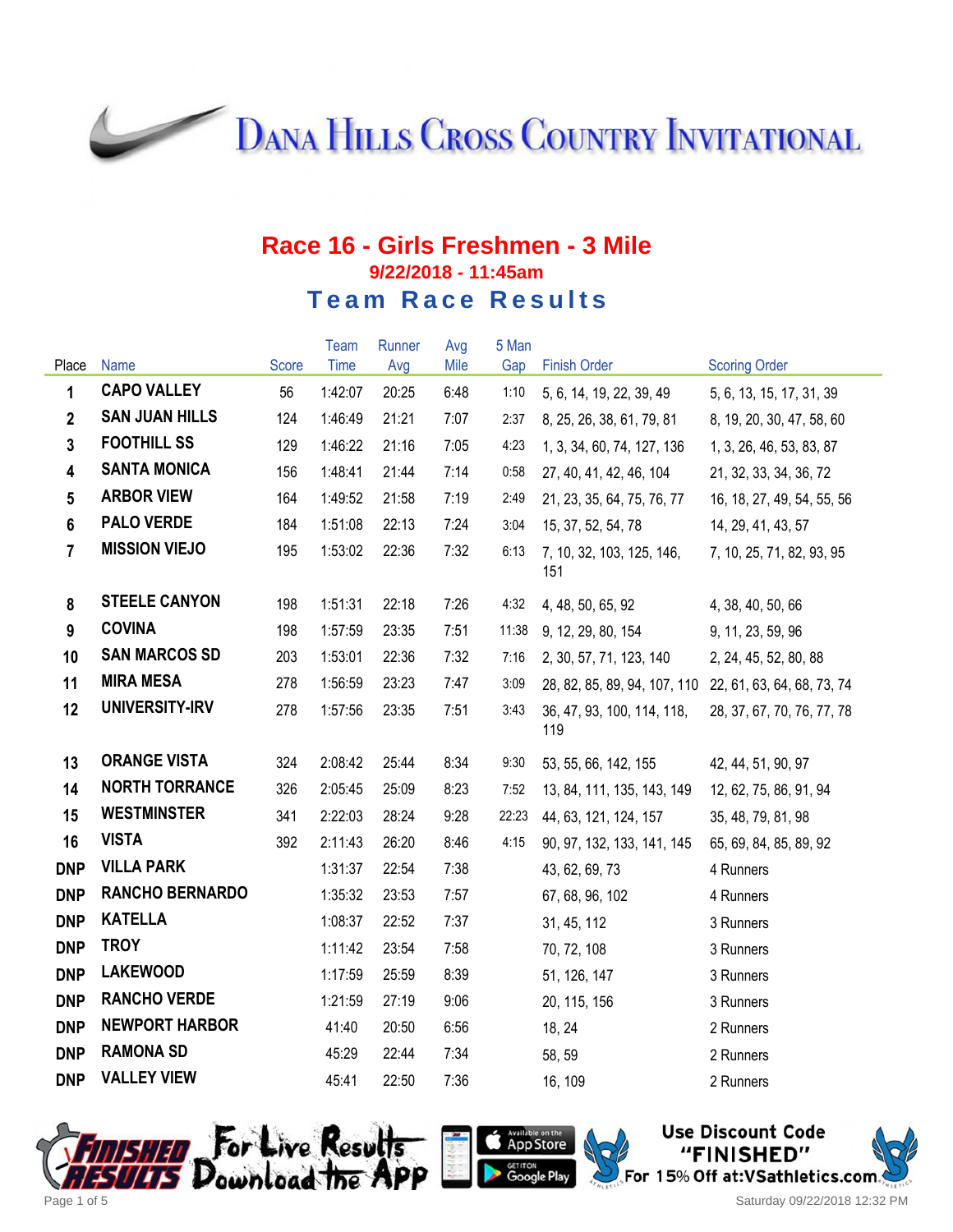## **Race 16 - Girls Freshmen - 3 Mile 9/22/2018 - 11:45am Team Race Results**

|            |                                     |       | Team  | Runner | Avg  | 5 Man |                     |                      |
|------------|-------------------------------------|-------|-------|--------|------|-------|---------------------|----------------------|
| Place      | Name                                | Score | Time  | Avg    | Mile | Gap   | <b>Finish Order</b> | <b>Scoring Order</b> |
| <b>DNP</b> | <b>SANTA ANA VALLEY</b>             |       | 47:22 | 23:41  | 7:53 |       | 56, 105             | 2 Runners            |
| <b>DNP</b> | <b>SCRIPPS RANCH</b>                |       | 48:58 | 24:29  | 8:09 |       | 99, 101             | 2 Runners            |
| <b>DNP</b> | <b>CANYON SPRINGS</b>               |       | 49:46 | 24:53  | 8:17 |       | 88, 116             | 2 Runners            |
| <b>DNP</b> | <b>JURUPA HILLS</b>                 |       | 56:11 | 28:05  | 9:21 |       | 117, 150            | 2 Runners            |
| <b>DNP</b> | <b>SAN BERNARDINO</b>               |       | 20:26 | 20:26  | 6:48 |       | 11                  | 1 Runner             |
| <b>DNP</b> | <b>QUARTZ HILL</b>                  |       | 20:43 | 20:43  | 6:54 |       | 17                  | 1 Runner             |
| <b>DNP</b> | <b>RANCHO BUENA</b><br><b>VISTA</b> |       | 21:29 | 21:29  | 7:09 |       | 33                  | 1 Runner             |
| <b>DNP</b> | <b>MISSION HILLS</b>                |       | 28:33 | 28:33  | 9:31 |       | 144                 | 1 Runner             |





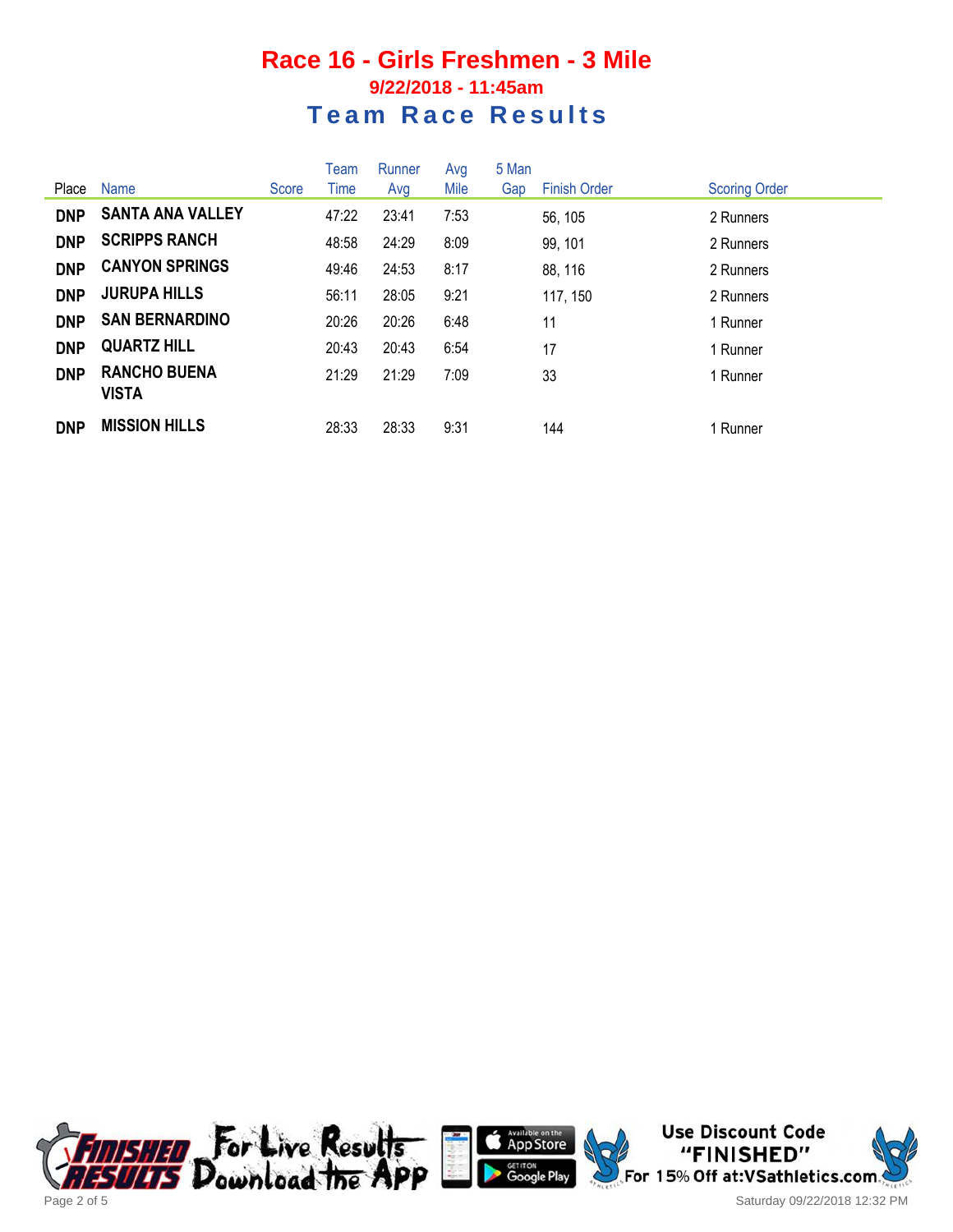## **Race 16 - Girls Freshmen - 3 Mile 9/22/2018 - 11:45am Individual Race Results**

|    | Place Name             |   | <b>Grade School</b> | Time    | <b>Points</b> |    | Place Name              |   | <b>Grade School</b> | Time    | <b>Points</b> |
|----|------------------------|---|---------------------|---------|---------------|----|-------------------------|---|---------------------|---------|---------------|
| 1  | Emma Silves            | 9 | Foothill SS         | 19:06.1 | 1             | 39 | Tamara Duncan           | 9 | Capo Valley         | 21:48.5 | 31            |
| 2  | Sophie Hilsabeck       | 9 | San Marcos SD       | 19:08.2 | 2             | 40 | Carys Mckenzie          | 9 | Santa Monica        | 21:52.1 | 32            |
| 3  | Sophia Dudley          | 9 | Foothill SS         | 19:30.5 | 3             | 41 | Alana Basmajian         | 9 | Santa Monica        | 21:54.1 | 33            |
| 4  | Arionn Livingston      | 9 | Steele Canyon       | 19:38.1 | 4             | 42 | Kim Hansen              | 9 | Santa Monica        | 21:54.2 | 34            |
| 5  | Midori McConathy       | 9 | Capo Valley         | 19:39.3 | 5             | 43 | Maile Ettinger          | 9 | Villa Park          | 21:56.2 |               |
| 6  | Kendra Beck            | 9 | Capo Valley         | 20:10.5 | 6             | 44 | Karen Sandate           | 9 | Westminster         | 21:56.2 | 35            |
| 7  | Ella Stannard          | 9 | Mission Viejo       | 20:12.0 | 7             | 45 | Annamarie Mariner       | 9 | Katella             | 21:57.4 |               |
| 8  | Shirin Dunker          | 9 | San Juan Hills      | 20:15.4 | 8             | 46 | Summer Bennett Stein    | 9 | Santa Monica        | 21:59.9 | 36            |
| 9  | Audrey Carrillo        | 9 | Covina              | 20:21.1 | 9             | 47 | Alissa Kopylova         | 9 | University-Irv      | 22:17.7 | 37            |
| 10 | <b>Katharine Hulse</b> | 9 | Mission Viejo       | 20:25.1 | 10            | 48 | Jada Williams           | 9 | Steele Canyon       | 22:17.8 | 38            |
| 11 | Shaina Rangel          | 9 | San Bernardino      | 20:26.2 |               | 49 | Karina Polak            | 9 | Capo Valley         | 22:20.7 | 39            |
| 12 | Amber Orendain         | 9 | Covina              | 20:33.8 | 11            | 50 | Daniella Provencio      | 9 | Steele Canyon       | 22:21.2 | 40            |
| 13 | Nataly Toledo          | 9 | North Torrance      | 20:38.2 | 12            | 51 | Delilah Chavez          | 9 | Lakewood            | 22:23.3 |               |
| 14 | Baylee Berryman        | 9 | Capo Valley         | 20:39.6 | 13            | 52 | Carys Loerwald          | 9 | Palo Verde          | 22:24.9 | 41            |
| 15 | Adelyn Hunter          | 9 | Palo Verde          | 20:40.0 | 14            | 53 | Coraima Ruiz            | 9 | Orange Vista        | 22:31.7 | 42            |
| 16 | Abagail Ulloa          | 9 | <b>Valley View</b>  | 20:40.5 |               | 54 | Kathryn Niven           | 9 | Palo Verde          | 22:33.8 | 43            |
| 17 | Aubree Sewalson        | 9 | Quartz Hill         | 20:43.7 |               | 55 | Priscilla Garcia        | 9 | Orange Vista        | 22:40.2 | 44            |
| 18 | Nicki Blanchard        | 9 | Newport Harbor      | 20:47.6 |               | 56 | Jazmin Escobar          | 9 | Santa Ana Valley    | 22:41.8 |               |
| 19 | Lauren Saalberg        | 9 | Capo Valley         | 20:48.8 | 15            | 57 | Salma Lopez             | 9 | San Marcos SD       | 22:42.4 | 45            |
| 20 | Emma Noriega           | 9 | Rancho Verde        | 20:48.9 |               | 58 | Melanie Lozano          | 9 | Ramona SD           | 22:44.5 |               |
| 21 | Isabella Vallin        | 9 | <b>Arbor View</b>   | 20:49.1 | 16            | 59 | Ava Kapelczak           | 9 | Ramona SD           | 22:44.7 |               |
| 22 | Camilla Leyva          | 9 | Capo Valley         | 20:49.6 | 17            | 60 | Cecilia Meraz           | 9 | Foothill SS         | 22:46.4 | 46            |
| 23 | Tessa Lendis           | 9 | <b>Arbor View</b>   | 20:50.3 | 18            | 61 | Vanessa Cruz            | 9 | San Juan Hills      | 22:52.5 | 47            |
| 24 | Maddy Malouf           | 9 | Newport Harbor      | 20:52.6 |               | 62 | Lauren Simons           | 9 | Villa Park          | 22:55.9 |               |
| 25 | <b>Madelyn Earnest</b> | 9 | San Juan Hills      | 20:53.5 | 19            | 63 | Tina Pham               | 9 | Westminster         | 22:59.0 | 48            |
| 26 | Lauren Johnson         | 9 | San Juan Hills      | 20:59.9 | 20            | 64 | Lauren Tippet           | 9 | Arbor View          | 23:03.6 | 49            |
| 27 | Stephanie Garcia       | 9 | Santa Monica        | 21:01.2 | 21            | 65 | <b>Trinity Maclaren</b> | 9 | Steele Canyon       | 23:04.0 | 50            |
| 28 | Gabrielle Sparks       | 9 | Mira Mesa           | 21:01.8 | 22            | 66 | Cameran Henry           | 9 | Orange Vista        | 23:04.4 | 51            |
| 29 | Aliyah Cuellar         | 9 | Covina              | 21:19.1 | 23            | 67 | Kylie Manard            | 9 | Rancho Bernardo     | 23:16.0 |               |
| 30 | Sarah Cornell          | 9 | San Marcos SD       | 21:21.6 | 24            | 68 | Hannah Lefstein         | 9 | Rancho Bernardo     | 23:17.6 |               |
| 31 | Gisselle Maganda       | 9 | Katella             | 21:22.2 |               | 69 | Madeline Christopher    | 9 | Villa Park          | 23:17.7 |               |
| 32 | Abi Robins             | 9 | Mission Viejo       | 21:25.6 | 25            | 70 | Kayla Estrada           | 9 | Troy                | 23:21.3 |               |
| 33 | <b>Madeline Mack</b>   | 9 | Rancho Buena Vista  | 21:29.7 |               | 71 | Marilu Morgan           | 9 | San Marcos SD       | 23:24.7 | 52            |
| 34 | <b>Hailey Thomas</b>   | 9 | Foothill SS         | 21:29.9 | 26            | 72 | Gina Hwang              | 9 | Troy                | 23:26.5 |               |
| 35 | Tabitha Alvarez        | 9 | <b>Arbor View</b>   | 21:30.8 | 27            | 73 | <b>Riley Norris</b>     | 9 | Villa Park          | 23:27.7 |               |
| 36 | <b>Gwen Sanders</b>    | 9 | University-Irv      | 21:37.5 | 28            | 74 | Natalie Gee             | 9 | Foothill SS         | 23:29.8 | 53            |
| 37 | Jasmine Ahmet          | 9 | Palo Verde          | 21:45.4 | 29            | 75 | Audrey Todd             | 9 | Arbor View          | 23:38.4 | 54            |
| 38 | <b>Taylin Hawkins</b>  | 9 | San Juan Hills      | 21:47.8 | 30            | 76 | Faith Alcorn            | 9 | Arbor View          | 23:38.8 | 55            |
|    |                        |   |                     |         |               |    |                         |   |                     |         |               |





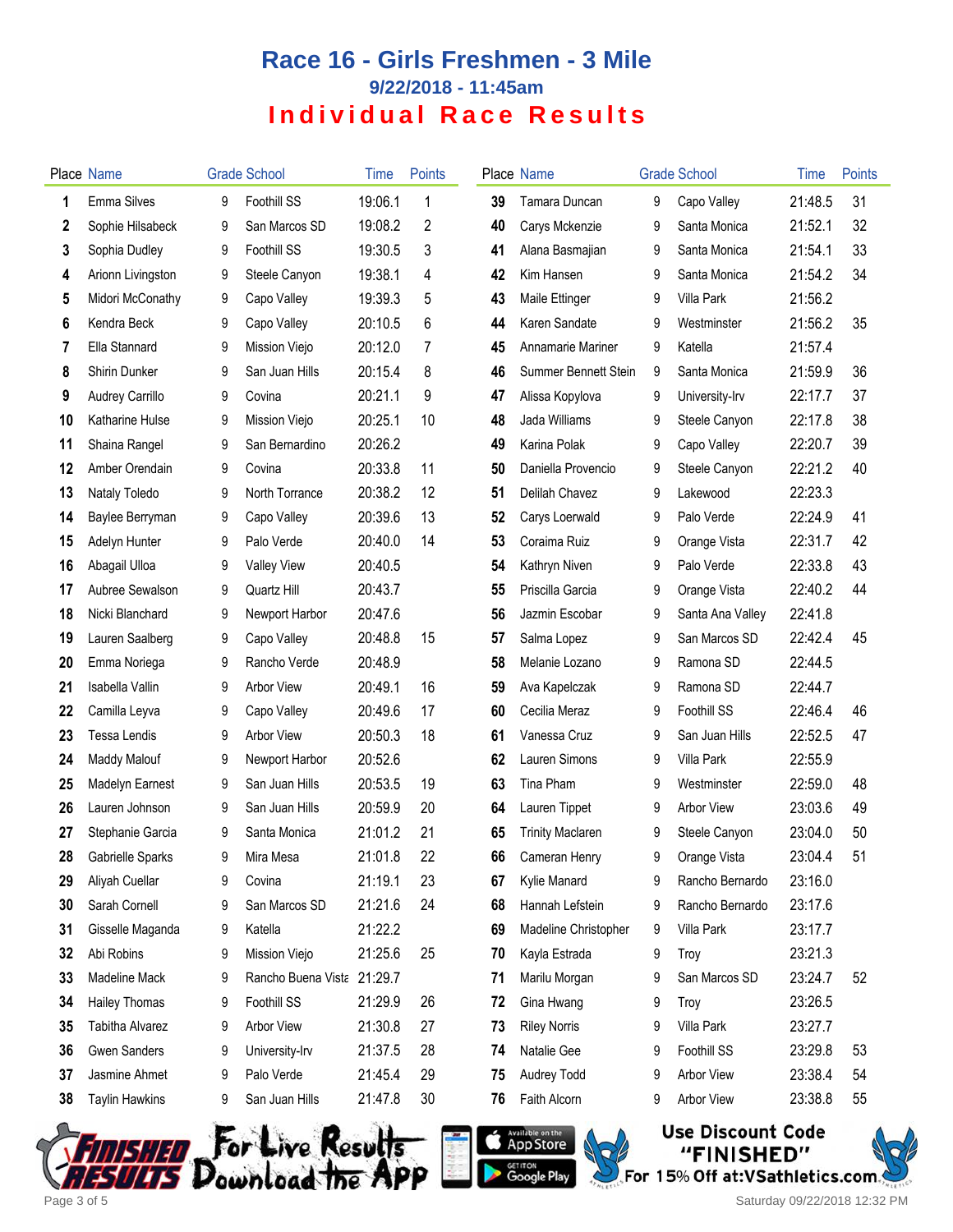## **Race 16 - Girls Freshmen - 3 Mile 9/22/2018 - 11:45am Individual Race Results**

|     | Place Name            |    | <b>Grade School</b> | Time    | <b>Points</b> |     | Place Name               |    | <b>Grade School</b>  | Time    | <b>Points</b> |
|-----|-----------------------|----|---------------------|---------|---------------|-----|--------------------------|----|----------------------|---------|---------------|
| 77  | Lacey Kimbel          | 9  | <b>Arbor View</b>   | 23:39.8 | 56            | 115 | Samantha Gonzalez        | 9  | Rancho Verde         | 25:45.6 |               |
| 78  | Sydney Doyle          | 9  | Palo Verde          | 23:44.0 | 57            | 116 | <b>Madison Rodriguez</b> | 9  | Canyon Springs       | 25:45.6 |               |
| 79  | <b>Hailey Servin</b>  | 9  | San Juan Hills      | 23:45.3 | 58            | 117 | Willow Edeyaoch          | 9  | Jurupa Hills         | 26:01.2 |               |
| 80  | Natalia Castillo      | 9  | Covina              | 23:46.3 | 59            | 118 | Kayla Vakilian           | 9  | University-Irv       | 26:08.0 | 77            |
| 81  | SAMANTHA GRAY         | 9  | San Juan Hills      | 23:46.3 | 60            | 119 | Nicole Tang              | 9  | University-Irv       | 26:09.2 | 78            |
| 82  | Haley McGuckin        | 9  | Mira Mesa           | 23:46.5 | 61            | 120 | <b>Brilee Vong</b>       | 9  | Capo Valley          | 26:17.6 |               |
| 83  | Samantha Padilla      | 9  | San Juan Hills      | 23:48.1 |               | 121 | Lisa Tran                | 9  | Westminster          | 26:23.3 | 79            |
| 84  | Alissa Wagner         | 12 | North Torrance      | 23:54.4 | 62            | 122 | Isabella Estupinan       | 9  | San Juan Hills       | 26:24.1 |               |
| 85  | Michelle Ta           | 9  | Mira Mesa           | 23:57.8 | 63            | 123 | Maya Brion               | 9  | San Marcos SD        | 26:24.2 | 80            |
| 86  | Kate Valenzuela       | 9  | San Juan Hills      | 23:58.9 |               | 124 | Monique Rojas            | 9  | Westminster          | 26:24.7 | 81            |
| 87  | Sarina Solanki        | 9  | Capo Valley         | 23:59.1 |               | 125 | Grace LaMarre            | 9  | Mission Viejo        | 26:25.2 | 82            |
| 88  | Maritza Carrasco      | 9  | Canyon Springs      | 24:00.6 |               | 126 | Lori Lafo                | 9  | Lakewood             | 26:26.7 |               |
| 89  | Michelle Nguyen       | 9  | Mira Mesa           | 24:02.2 | 64            | 127 | <b>Isabel Colburn</b>    | 9  | <b>Foothill SS</b>   | 26:27.9 | 83            |
| 90  | Sarina Schultess      | 9  | Vista               | 24:03.8 | 65            | 128 | Ally Trang               | 9  | Mira Mesa            | 26:39.2 |               |
| 91  | Jenna Powell          | 9  | San Juan Hills      | 24:07.3 |               | 129 | Katelyn Huynh            | 9  | Mira Mesa            | 26:47.1 |               |
| 92  | <b>Ariel Curiel</b>   | 9  | Steele Canyon       | 24:10.5 | 66            | 130 | Sophia Maristela         | 9  | Mira Mesa            | 26:55.0 |               |
| 93  | <b>Audrey Daucher</b> | 9  | University-Irv      | 24:11.2 | 67            | 131 | Dove de Tapia            | 9  | San Juan Hills       | 27:05.0 |               |
| 94  | Nessandra Guzman      | 9  | Mira Mesa           | 24:11.4 | 68            | 132 | Miriam Garcia            | 9  | Vista                | 27:26.4 | 84            |
| 95  | <b>Lily Markel</b>    | 9  | San Juan Hills      | 24:14.7 |               | 133 | Julie Allen              | 9  | Vista                | 27:27.3 | 85            |
| 96  | Amy Wigley            | 9  | Rancho Bernardo     | 24:25.6 |               | 134 | Julia Guimaraes          | 9  | Capo Valley          | 27:29.9 |               |
| 97  | Kayla Uhlmansiek      | 9  | Vista               | 24:27.0 | 69            | 135 | <b>Christy Kaneshige</b> | 9  | North Torrance       | 27:30.3 | 86            |
| 98  | Isabella Slaven       | 9  | Capo Valley         | 24:27.1 |               | 136 | Kailie Aguilar           | 9  | Foothill SS          | 27:32.4 | 87            |
| 99  | Cassandra Ferguson    | 9  | Scripps Ranch       | 24:28.7 |               | 137 | Neida Heikkila           | 9  | Mira Mesa            | 27:38.3 |               |
| 100 | Nicole Doan           | 9  | University-Irv      | 24:29.1 | 70            | 138 | Elizabeth Joy            | 9  | Foothill SS          | 27:56.4 |               |
| 101 | Allison Chen          | 9  | Scripps Ranch       | 24:29.6 |               | 139 | Giselle Loya             | 9  | Capo Valley          | 28:08.9 |               |
| 102 | Marissa Castro        | 9  | Rancho Bernardo     | 24:32.9 |               | 140 | Marissa Michalik         | 9  | San Marcos SD        | 28:19.2 | 88            |
| 103 | Kylie Bevacqua        | 9  | Mission Viejo       | 24:34.3 | 71            | 141 | Kaylee Christiansen      | 9  | Vista                | 28:19.4 | 89            |
| 104 | Gwen Warren           | 9  | Santa Monica        | 24:37.7 | 72            |     | 142 Valerie Vazquez      | 9  | Orange Vista         | 28:24.0 | 90            |
| 105 | Adriana Torres        | 9  | Santa Ana Valley    | 24:40.7 |               | 143 | Angel Paez               | 9  | North Torrance       | 28:30.3 | 91            |
| 106 | Lily Wright           | 9  | Arbor View          | 24:44.4 |               | 144 | Michelle Bazan           | 9  | <b>Mission Hills</b> | 28:33.9 |               |
| 107 | <b>Brea Marcyes</b>   | 9  | Mira Mesa           | 24:49.9 | 73            | 145 | Cassidy Manuto           | 11 | Vista                | 28:53.1 | 92            |
| 108 | Emma Lee              | 9  | Troy                | 24:54.2 |               | 146 | Kendal McCarthy          | 9  | Mission Viejo        | 29:08.3 | 93            |
| 109 | Mackenzie Armstrong   | 9  | <b>Valley View</b>  | 25:00.6 |               | 147 | Ashley Kem               | 9  | Lakewood             | 29:09.3 |               |
| 110 | Morgan Thibodeaux     | 9  | Mira Mesa           | 25:05.1 | 74            | 148 | Anna Summers             | 8  | San Juan Hills       | 29:26.1 |               |
| 111 | Allison Tamashiro     | 9  | North Torrance      | 25:12.7 | 75            | 149 | Alexandra Escobar        | 9  | North Torrance       | 29:36.4 | 94            |
| 112 | Estefania Juarez      | 9  | Katella             | 25:18.2 |               | 150 | Jannel Cruiel            | 9  | Jurupa Hills         | 30:10.6 |               |
| 113 | <b>Trinity Nelson</b> | 9  | San Juan Hills      | 25:20.7 |               | 151 | Sophia Kopp              | 9  | Mission Viejo        | 30:18.9 | 95            |
| 114 | Jade Blinstrub        | 9  | University-Irv      | 25:20.9 | 76            | 152 | Brianna Bell             | 9  | Mission Viejo        | 30:21.8 |               |